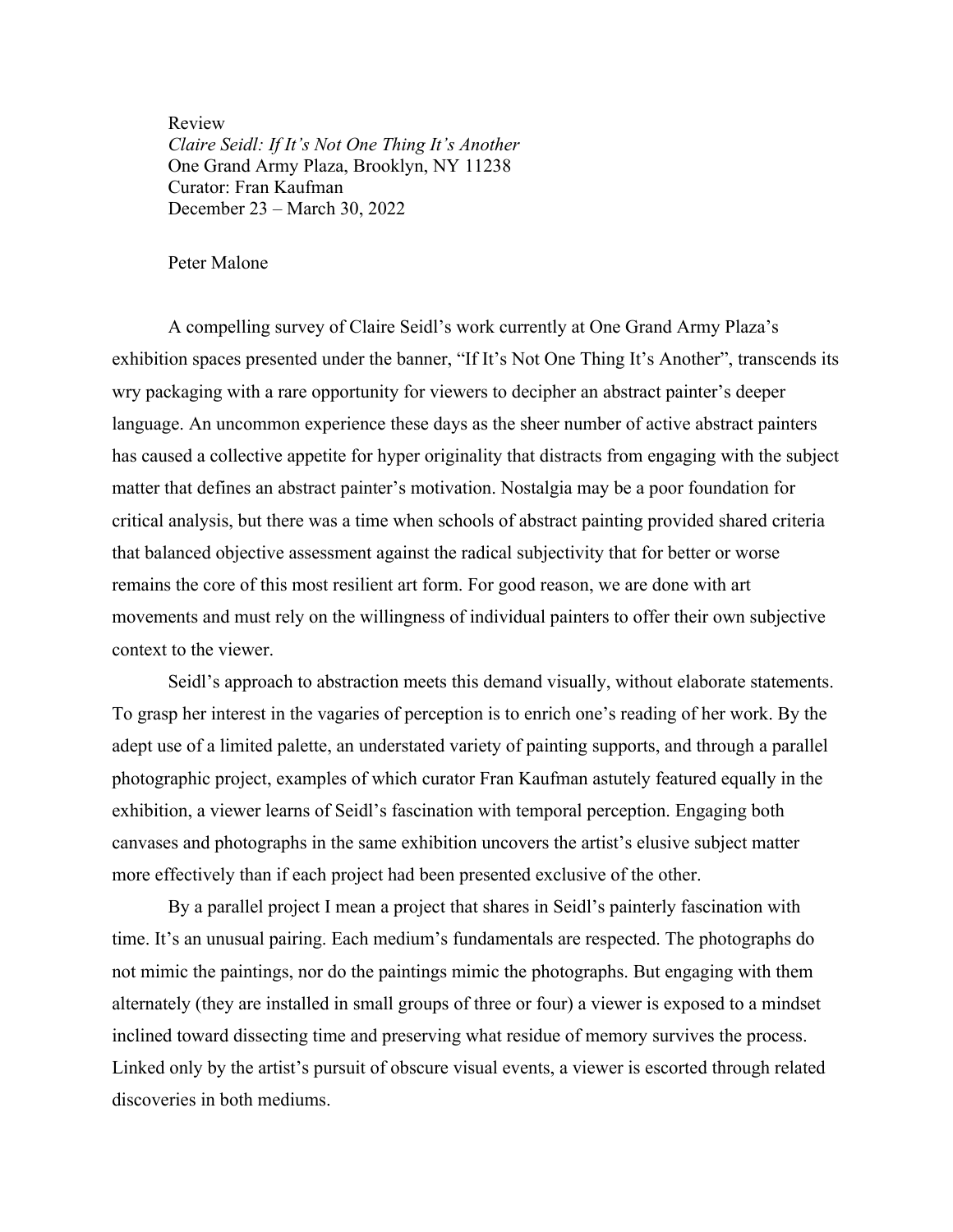Photography and painting are quite different. Painting is proactive. It relies on a counterpoint of spontaneity and intervention. Though there is no evidence of a strict protocol, Seidl's paintings read as activated initially with light fields of warm hues in the greenish-yellow spectrum overlayed many times with drawing and brushwork executed in dark, near black hues. In contrast, the photographs are passive, taken in long exposures of low light subjects that burn background information into abstracted form while foreground objects and figures blur to near invisibility. Shooting on film, the artist allows the camera considerable autonomy. Hence, two normally disparate methods — constructed paintings and deconstructed photographs — meld conceptually by virtue of their service to the artist's vision.

For instance, a photograph titled "Dinner, Hand" reveals lawn furniture and the silhouette of a candle's wick among less definitive shapes and textures. Dominating the picture are ghosts of seated figures, including an unclaimed hand. Whatever figurative hierarchy had existed outside the lens has been reduced by a lengthy exposure into layers of light and form. It is, in a sense, a painting created by an autonomous camera, improvising the way a painter improvises, rather than the way a photographer typically hopes to capture a fully realized moment.

Most of Seidl's canvases are easel size, to revive the gauge Clement Greenberg invented for explaining the heroic scale of mid-century abstraction. In today's environment where bloated canvases preen in absurdly bloated gallery spaces, arms-length canvas dimensions offer the thoughtful painter a respite from market distractions and a more promising engagement with an attentive viewer. With notable irony, easel painting's once AbEx-diminished status is now more suitable for planting roots in the still vital mid-century soil. Seidl's "easel painting" enhances a viewer's appreciation of her subject. Purging the style of both its hyperbolic showmanship and its theoretical constraints, the artist is free to explore its full potential.

In fact, the breadth of Seidl's variations on mid-century abstraction is barely hinted at in this gathering. Even so, identifying her main precursors from what's been chosen for the show displays the depth of her historical understanding. The calligraphic outlines left behind troweled passages in "Its Always Something", 2019 channel the delicacy of Arshile Gorky's mature work, while the spatial implications of "The Eye of the Non-Combatant, 1994" echo Joan Mitchell's bold hybrid of Action painting and late Monet. Seidl thus embraces the alpha and omega of the AbEx experiment — Gorky at his zenith, Mitchell in her most daring mutations.